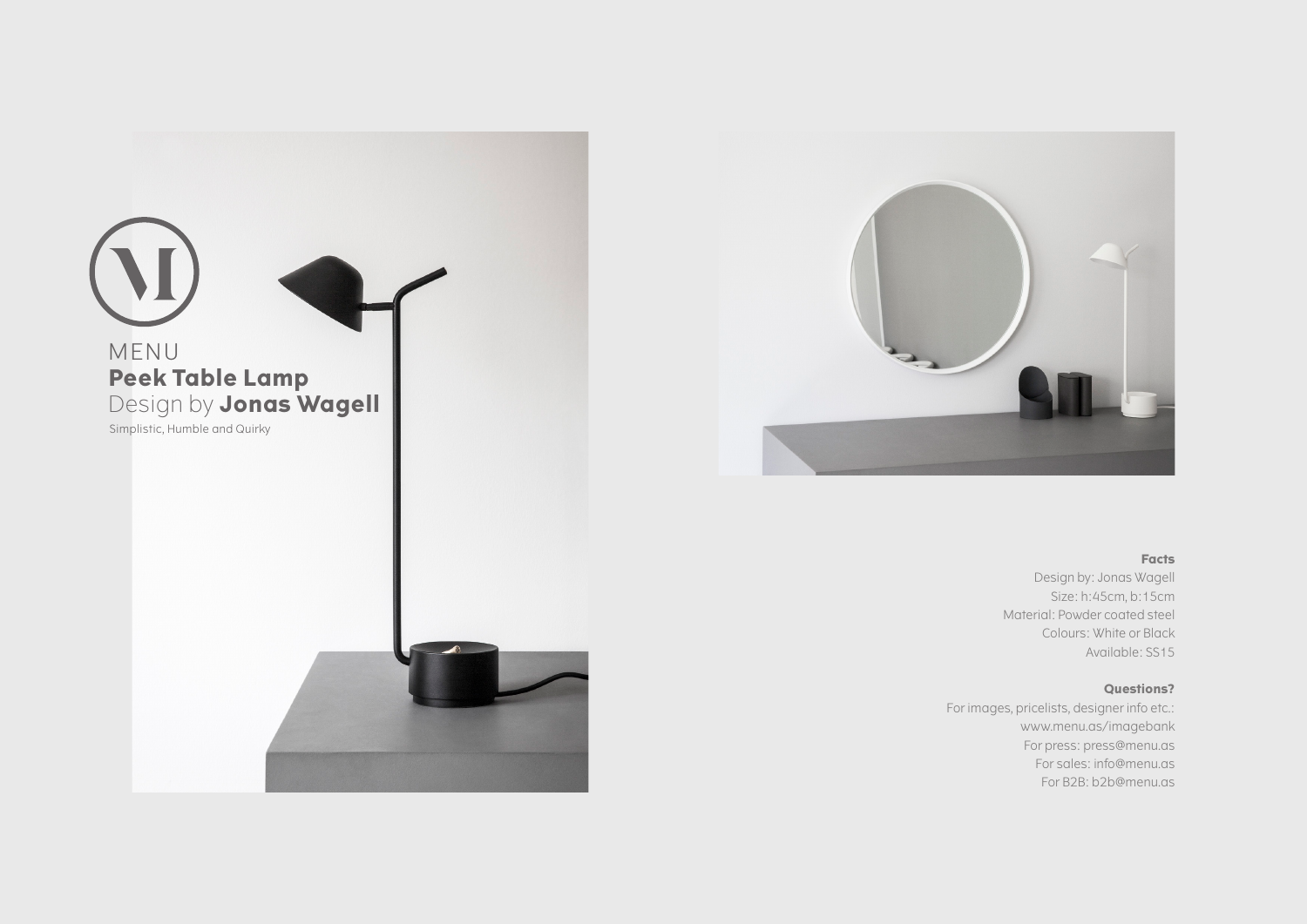



The Swedish designer Jonas Wagell initially designed the Peek lamp as a floor lamp to accompany a sofa he did a few years ago. The design is simplistic, humble and somewhat quirky.

He explains, "I find it that floor lamps are often big and quite dominant in interiors. I needed a lamp which was small and humble and simply "popped up" where you needed some light. The Peek lamp has a heavy base with a long slender stem and a shade, which gracefully peeks over the back of a sofa or armchair."

The shape and silhouette of the Peek table lamp is the same as the ffloor lamp – only the proportions have shrunk. Use the lamp as a reading light, as your new best friend on your desk or as the last thing you see before you close your eyes at night. The base has a concave top creating a bowl for the essential stationary, earplugs, jewellery or other small items and the tip of the stem functions as a dimmer.

Jonas Wagell on the design, "Although the form derives from a functional requirement I believe it's important that the lamp has personality and an expression. I strive to create simplistic objects and products that are intuitive and easy to understand. In essence, the Peek lamps only consist of three parts – base, stem and shade. The form is reduced to a necessity and the expression becomes iconic."

We couldn't agree more.